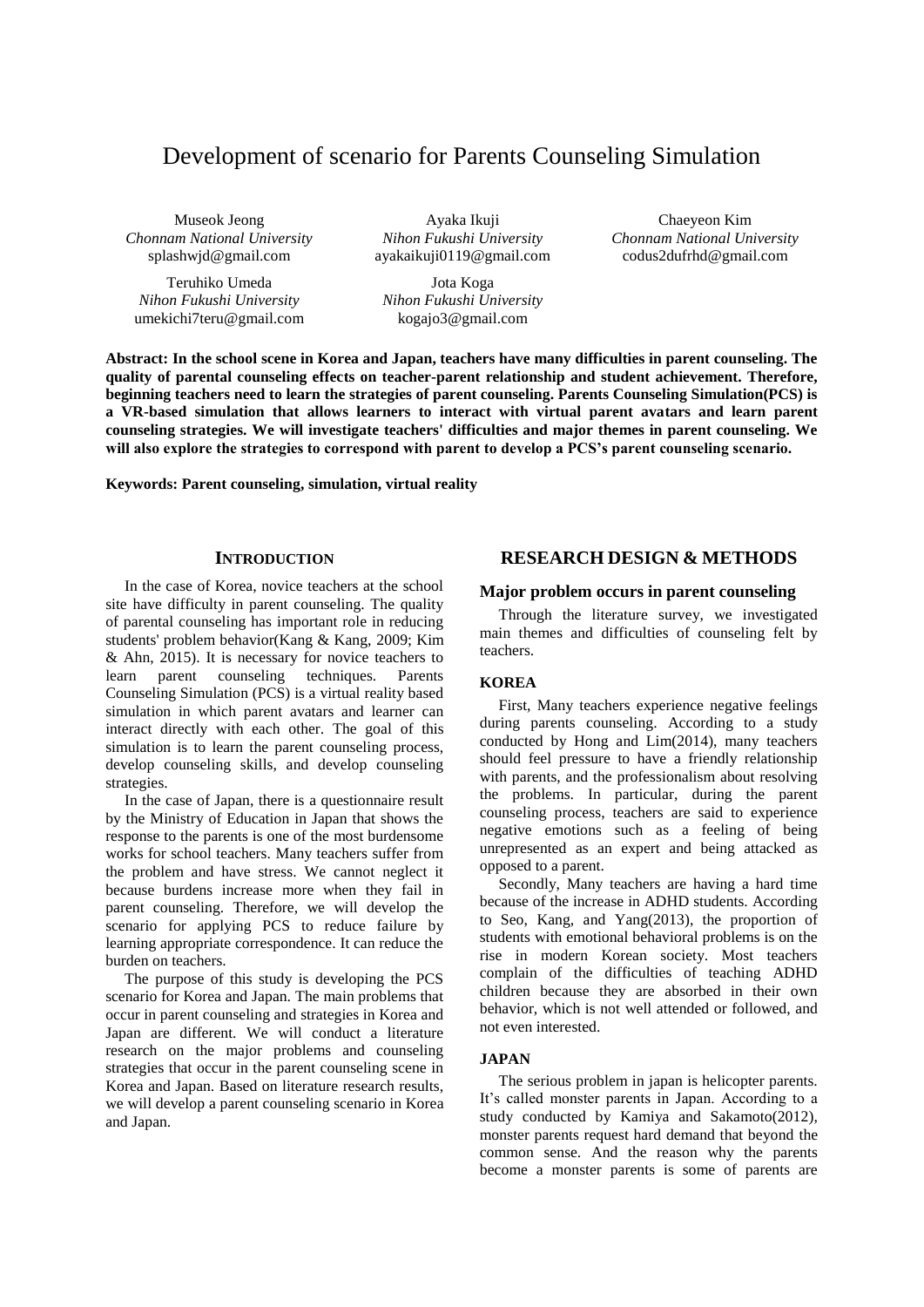overprotective and unskilled humanity. they come to school and request a lot of thing. And if their request doesn't pass, they complain about school.

# **Counseling strategies**

### **Korea**

First, establish a positive counseling relationship with parents. According to a study by Kim and Ahn (2015), teachers recognized that forming counseling relationships with parents is most important for effective parent counseling. The counseling relationship is recognized as an important factor in the success of counseling. In order to establish a positive counseling relationship with parents, strategies such as 'to tell positive stories first rather than negative stories', 'strategies to listen to parents', 'a message that parents and teachers themselves' are helping children together and 'delivering strategies' can be used.

Secondly, communicate with honest and positive attitude. According to Choe(2006), teacher must have an attitude of honest speaking to their parents. In expressive choice, positive expressions of students' problems help parents to accept problems, so they should use strategies that express student's problem behavior in an honest and positive manner. (Woo, 2018).

# **Japan**

First, calm parents. When parents come to school to request hard demand, teacher should suggest parents to move to a quiet place. A quiet place can calm parents. And the two teacher have to deal with the problem together. One has to talk to the parents and the other has to record the conversation.

Secondly, pay attention to the parents' needs. Some parents do not know how to care for their children and often lack confidence. Therefore, it is necessary to constantly communicate with parents and understand the needs of their parents.

Finally, respect parents' opinion. Parents are not sure how to take care of their students. That is why teacher should be more grateful for the parents' opinions and say they should reflect their opinion to hold a teachers' meeting.

# **RESULTS**

Based on the above literature survey, we developed each scenario.

#### **Korea**

T: Good to see you ma'am.

P: Hello, Teacher. This is Sunwoo's mother.

T: It would not have been easy to get your time.

P: Oh, It's Ok. Is Sunwoo have any problem at school?

T: You should have been worried about getting contact from the school. Please easy your mind.

T: Sunwoo likes P.E. He got A score in P.E. class. P: He is good at sports.

T: Yes, he does very well at sports. Then, what do you think about Sunwoo's school life?

P: Former teacher said, there is no problem. Everything is pretty good. Isn't it?

T: Yesterday, Sunwoo suddenly woke up in Math class, and he walked around the class about 7 minutes. Sunwoo often shows this behavior. I cannot just let that happen, and I keep worrying children around him can think Sunwoo as a problem friend.

P: I know, he is little distracted.

T: What do you think about him?

P: OK. Frankly, last year, teacher gave good guidance to my son. But this year, I think that you treats him too badly.

T: Why do you think like that?

P: I know, my son has problem. My son has been bullied before. It was really hard time to him. You cannot understand me because you do not have a child.

T: That would have been a big hurt to you. I think you're very upset.

P: Thank you for understanding me.

T: When teaching Sunwoo at home, was there any way that worked?

P: When he kept the promise, the way to give candy was effective.

T: Then I will make a promise checklist at school so that if Sunwoo keeps his promise, I will use the compensation method.

P: I see.

T: At home, please make a promise checklist and instruct him. And encourage Sunwoo steadily.

P: I'll do that.

T: Thank you for your time. If you have any further questions, please feel free to contact me.

P: I would like to ask my son.

# **Japan**

P: Mr. Sato! Please put my son to a different classroom with Yu-ki!

T: Please calm down, Mrs. Sugimoto. Shall we move to a quiet place where we can talk calmly?

T: OK. What is your problem?

P: Mike's friend, Yu-ki is a naughty and vulgar boy. I worry that Mike will be effected by Yu-ki. Could you separate their classroom?

T: Sorry Mrs. Sugimoto. It is difficult for us to change their classroom. But please don't worry about it. If they have some troubles I will deal instantly with it.

P: It's too late if a problem happens. I'm afraid that Mike will be involved in misconduct. Can you take responsibility if it happens?

T: Well… How does Mike think about Yu-ki?

P: He thinks Yu-ki is the best friend. However, Yuki often uses some inappropriate words and slang. So, I worried that Mike is affected and behaves like him.